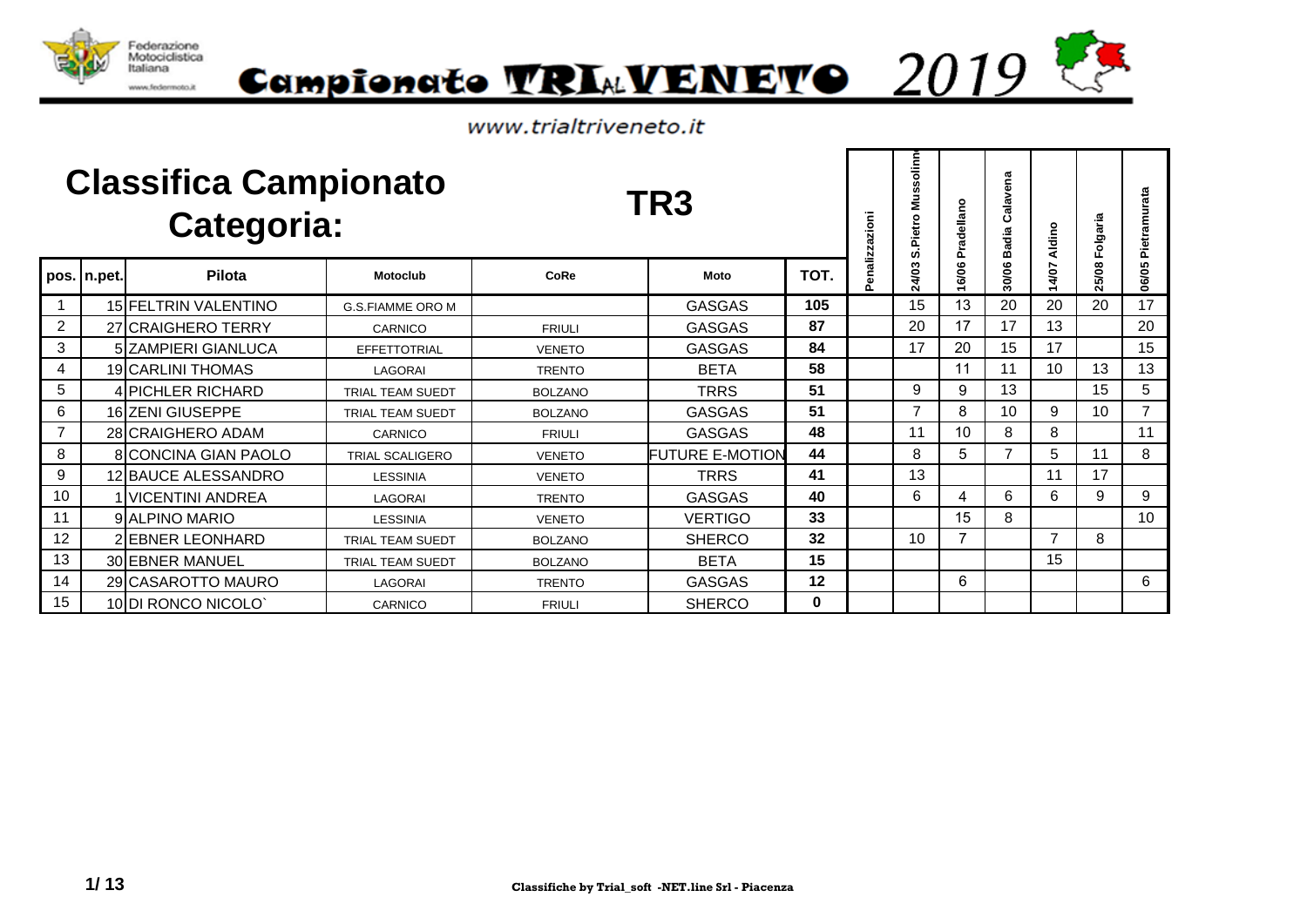



|                |             | <b>Classifica Campionato</b><br><b>Categoria:</b> |                         |                | <b>TR3 OPEN</b>        |                | enalizzazioni | solinn<br>Mus:<br>S.Pietro | Pradellano     | Calavena<br><b>Badia</b> | Aldino         | 25/08 Folgaria | Pietramurata   |
|----------------|-------------|---------------------------------------------------|-------------------------|----------------|------------------------|----------------|---------------|----------------------------|----------------|--------------------------|----------------|----------------|----------------|
|                | pos. n.pet. | Pilota                                            | <b>Motoclub</b>         | CoRe           | Moto                   | TOT.           | ñ             | 24/03                      | 16/06          | 30/06                    | 14/07          |                | 06/05          |
| -1             |             | 217 FELTRINELLI VALTER                            | MC DEL GARDA EZI        | <b>TRENTO</b>  | <b>MONTESA</b>         | 117            |               | 20                         | 17             | 20                       | 20             | 20             | 20             |
| $\overline{2}$ |             | 197 RIGHETTO DIEGO                                | <b>TRIAL SCALIGERO</b>  | <b>VENETO</b>  | <b>MONTESA</b>         | 103            |               | 17                         | 20             | 17                       | 17             | 17             | 15             |
| 3              |             | 204 BOSETTI MARCO                                 | <b>VALLE DEI LAGHI</b>  | <b>TRENTO</b>  | <b>GASGAS</b>          | 74             |               | 15                         | 13             | 3                        | 15             | 11             | 17             |
| 4              |             | <b>185 BERGER GUENTHER</b>                        | <b>TRIAL TEAM SUEDT</b> | <b>BOLZANO</b> | <b>TRRS</b>            | 67             |               | 10                         | 9              | 15                       | 10             | 13             | 10             |
| 5              |             | 186 TAFERNER SIMON                                | TRIAL TEAM SUEDT        | <b>BOLZANO</b> | <b>GASGAS</b>          | 51             |               |                            |                | 13                       | 13             | 15             | 9              |
| 6              |             | <b>192 TAMBURLIN PIERO</b>                        | EFFETTOTRIAL            | <b>VENETO</b>  | <b>BETA</b>            | 45             |               | 11                         | 6              | 9                        | $\overline{7}$ | 9              | 3              |
| $\overline{7}$ |             | 181 VERDARI EDOARDO                               | <b>TRIAL SCALIGERO</b>  | <b>VENETO</b>  | <b>FUTURE E-MOTION</b> | 39             | $-30$         | 9                          | 15             | 11                       | 11             | 10             | 13             |
| 8              |             | 190 VIGNOLA FRANCESCO                             | <b>TRIAL SCALIGERO</b>  | <b>VENETO</b>  | <b>MONTESA</b>         | 34             |               |                            | 8              | $\overline{7}$           | 8              |                | 11             |
| 9              |             | 188 SQUARANTI CARLO                               | <b>TRIAL SCALIGERO</b>  | <b>VENETO</b>  | <b>GASGAS</b>          | 33             |               | 4                          | 4              | 5                        | 5              | $\overline{7}$ | 8              |
| 10             |             | 183 BONETTI PAOLO                                 | <b>TRIAL SCALIGERO</b>  | <b>VENETO</b>  | <b>VERTIGO</b>         | 30             |               |                            | 11             | 10                       | 9              |                |                |
| 11             |             | 212 NIEDERSTÄTTER MANUEL                          | <b>TRIAL TEAM SUEDT</b> | <b>BOLZANO</b> | <b>GASGAS</b>          | 23             |               | 5                          | 5              | 8                        |                | 5              |                |
| 12             |             | 203 PALLISCO RAUL                                 | <b>LESSINIA</b>         | <b>VENETO</b>  | <b>BETA</b>            | 20             |               | 13                         | 7              |                          |                |                |                |
| 13             |             | 220 TRAVAGLIA ALESSIO                             | <b>MC DEL GARDA EZI</b> | <b>TRENTO</b>  | <b>GASGAS</b>          | 19             |               | $\overline{7}$             |                | 6                        |                | 6              |                |
| 14             |             | 201 SCHENK ELIAS                                  | TRIAL TEAM SUEDT        | <b>BOLZANO</b> | <b>GASGAS</b>          | 19             |               |                            | $\mathbf 1$    | 4                        | 6              | 3              | 5              |
| 15             |             | 205 BATTISTI DANIELE                              | <b>VALLE DEI LAGHI</b>  | <b>TRENTO</b>  | <b>GASGAS</b>          | 17             |               |                            |                |                          | 3              | 8              | 6              |
| 16             |             | 206 CORDELLI ALESSANDRO                           | <b>VALLE DEI LAGHI</b>  | <b>TRENTO</b>  | <b>SCORPA</b>          | 17             |               |                            | $\overline{2}$ |                          | 4              | 4              | $\overline{7}$ |
| 17             |             | 214 FÄCKL MANUEL                                  | <b>TRIAL TEAM SUEDT</b> | <b>BOLZANO</b> | <b>BETA</b>            | 13             |               | 3                          | 10             |                          |                |                |                |
| 18             |             | 182 NORI PIETRO                                   | <b>TRIAL VALCHIAMPO</b> | <b>VENETO</b>  | <b>BETA</b>            | 8              |               | 8                          |                |                          |                |                |                |
| 19             |             | 199 ZOTTA GABRIELE                                | LAGORAI                 | <b>TRENTO</b>  | <b>GASGAS</b>          | $\overline{7}$ |               |                            | 3              |                          |                |                | $\overline{4}$ |
| 20             |             | 210 DAMOLI NICOLO                                 | <b>LESSINIA</b>         | <b>VENETO</b>  | <b>BETA</b>            | 6              |               | 6                          |                |                          |                |                |                |
| 21             |             | <b>194 VALENTINI NICOLA</b>                       | RENDENA TRIAL CLUB A    | <b>TRENTO</b>  | <b>GASGAS</b>          | $\mathbf{2}$   |               | 2                          |                |                          |                |                |                |
| 22             |             | 218 TACCONI FILIPPO                               | <b>TRIAL SCALIGERO</b>  | <b>VENETO</b>  | <b>MONTESA</b>         | 0              |               |                            |                |                          |                |                |                |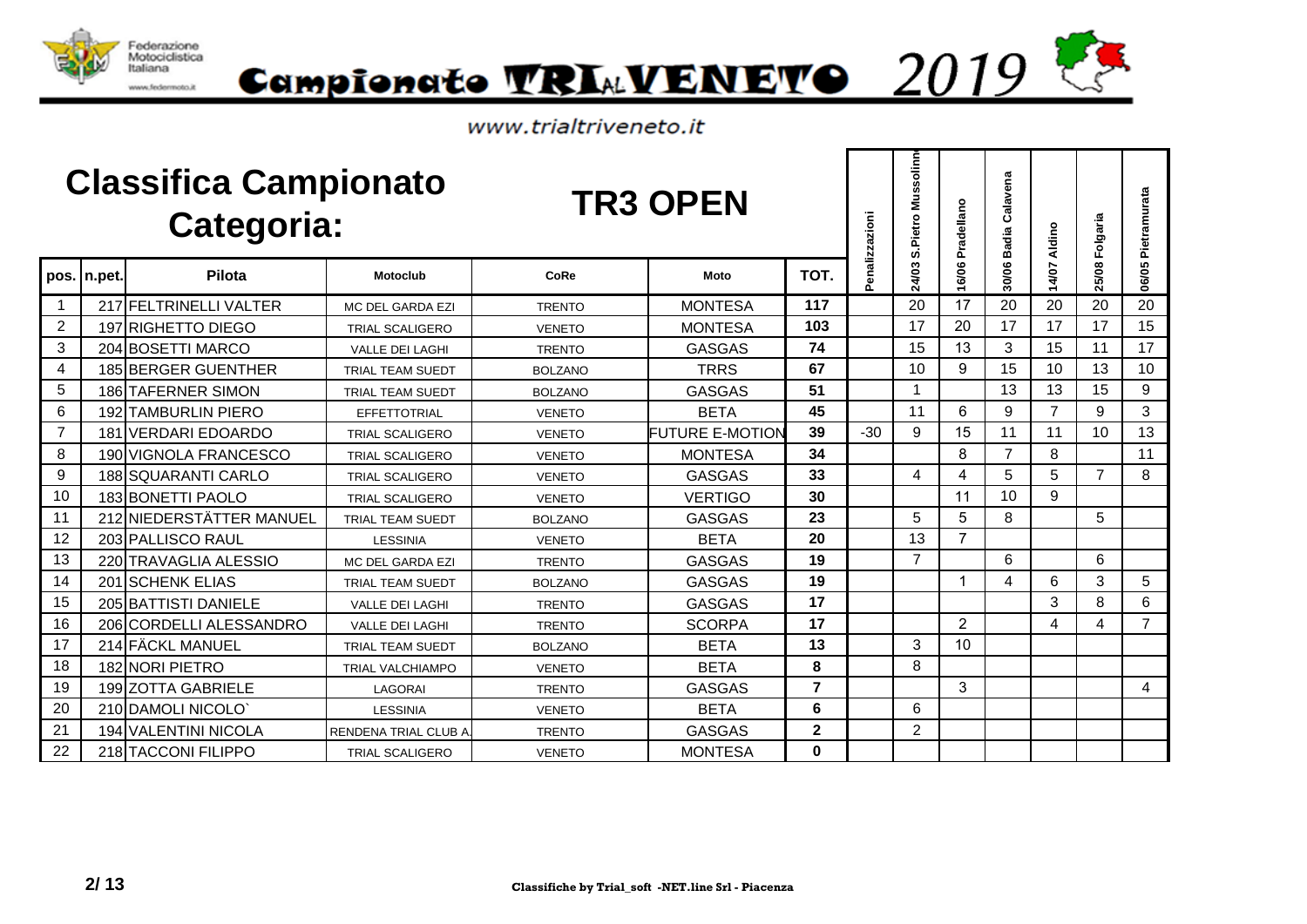



|                |               | <b>Classifica Campionato</b><br>Categoria: |                         | TR4            |                |      | enalizzazioni | olinn<br>ō.<br>m<br>ξ<br>Pietro<br>ທ່ | Pradellano     | Calavena<br>Badia | Aldino         | Folgaria | Pietramurata |
|----------------|---------------|--------------------------------------------|-------------------------|----------------|----------------|------|---------------|---------------------------------------|----------------|-------------------|----------------|----------|--------------|
|                | pos.   n.pet. | Pilota                                     | <b>Motoclub</b>         | <b>CoRe</b>    | Moto           | TOT. | Ő.            | 4/03<br>Ñ                             | 6/06           | 30/06             | 14/07          | 25/08    | 06/05        |
|                |               | 93 ANTOLINI ALBERTO                        | <b>LESSINIA</b>         | <b>VENETO</b>  | <b>BETA</b>    | 112  |               | 20                                    | 17             | 20                | 20             | 15       | 20           |
| $\overline{2}$ |               | 258 DE NARDI LUCA                          | <b>ARDITI DEL PIAVE</b> | <b>VENETO</b>  | <b>GASGAS</b>  | 106  |               | 17                                    | 20             | 17                | 15             | 20       | 17           |
| 3              |               | 85 CIRESA KÖHL PATRICK                     | <b>TRIAL TEAM SUEDT</b> | <b>BOLZANO</b> | <b>SHERCO</b>  | 74   |               | 13                                    | 10             | 11                | 17             | 10       | 13           |
| 4              |               | 86 ABERHAM FLORIAN                         | <b>TRIAL TEAM SUEDT</b> | <b>BOLZANO</b> | <b>SHERCO</b>  | 73   |               | 9                                     | 15             | 10                | 13             | 11       | 15           |
| 5              |               | 81 BEVILACQUA LEONARDO                     | <b>IL GRIFO</b>         | <b>VENETO</b>  | <b>BETA</b>    | 54   |               | 15                                    | 9              | 13                |                | 17       |              |
| 6              |               | 264 FANTI RICCARDO                         | CLES VAL NOCE           | <b>TRENTO</b>  | <b>GASGAS</b>  | 54   |               |                                       | 11             | 15                | 9              | 8        | 11           |
| $\overline{7}$ |               | 263 VILLANI RICCARDO                       | TRIAL VALCHIAMPO        | <b>VENETO</b>  | <b>BETA</b>    | 38   |               | 10                                    | $\overline{ }$ | 8                 |                | 13       |              |
| 8              |               | 42 BRIGHENTI NICOLA ANDRE                  | <b>LESSINIA</b>         | <b>VENETO</b>  | <b>BETA</b>    | 35   |               |                                       | 6              | 9                 | 11             | 9        |              |
| 9              |               | 34 PARIS DANIELE                           | LAGORAI                 | <b>TRENTO</b>  | <b>MONTESA</b> | 34   |               | 11                                    | 8              | $\overline{7}$    | 8              |          |              |
| 10             |               | 225 STUPPNER SIMON                         | <b>TRIAL TEAM SUEDT</b> | <b>BOLZANO</b> | <b>TRRS</b>    | 29   |               |                                       | 13             |                   | 10             | 6        |              |
| 11             |               | 223 HERBST ALEX                            | <b>TRIAL TEAM SUEDT</b> | <b>BOLZANO</b> | <b>GASGAS</b>  | 20   |               | 6                                     |                |                   | $\overline{7}$ | 7        |              |
| 12             |               | 53 PFATTNER FABIAN                         | <b>TRIAL TEAM SUEDT</b> | <b>BOLZANO</b> | <b>SHERCO</b>  | 14   |               | 8                                     |                |                   | 6              |          |              |
| 13             |               | 259 ALESCI PAOLO                           | <b>TRIAL SCALIGERO</b>  | <b>VENETO</b>  | <b>VERTIGO</b> | 12   |               | 7                                     | 5              |                   |                |          |              |
| 14             |               | 96 LUNGER CHRISTIAN                        | <b>TRIAL TEAM SUEDT</b> | <b>BOLZANO</b> | <b>GASGAS</b>  | 0    |               |                                       |                |                   |                |          |              |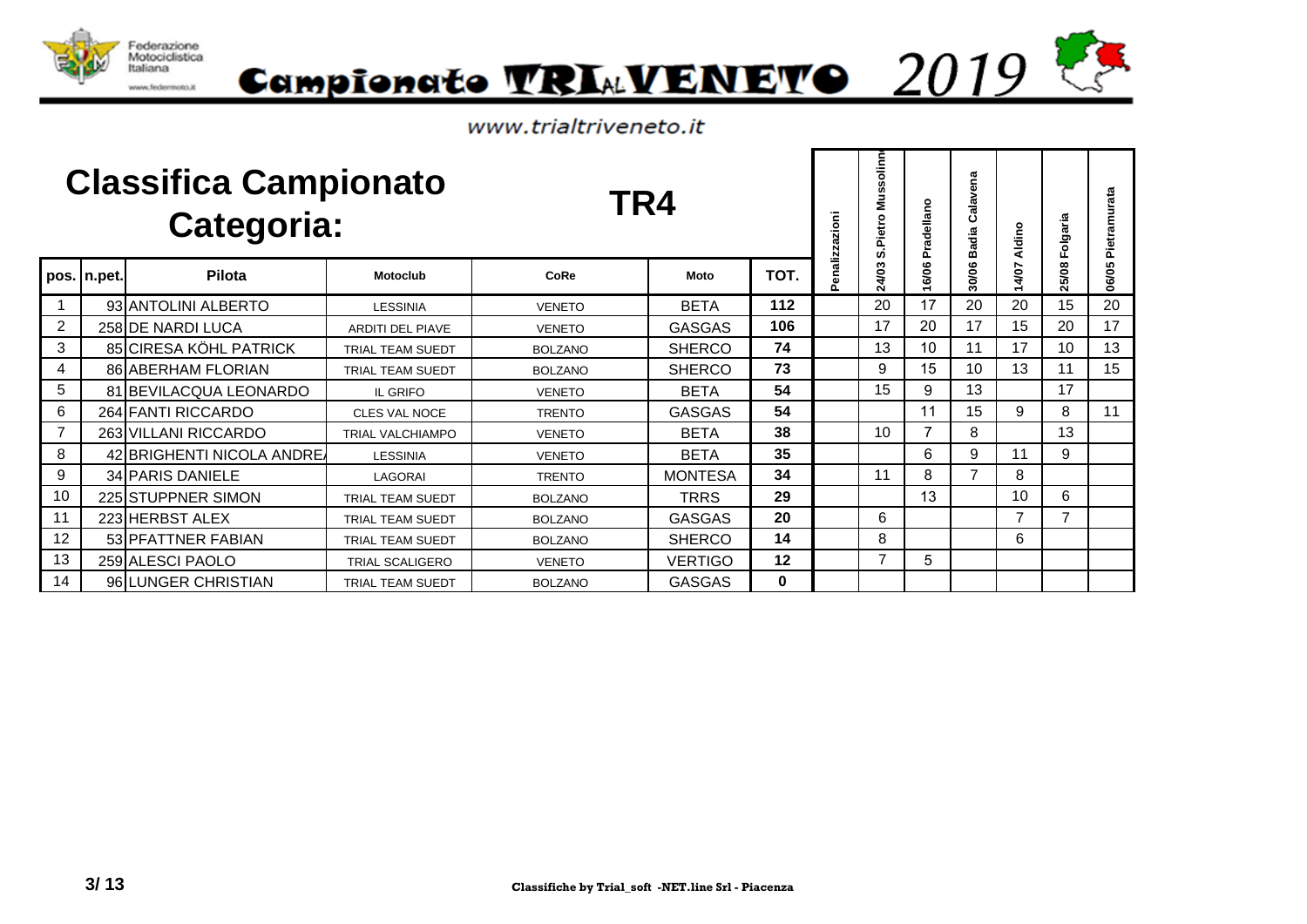



|                |              | <b>Classifica Campionato</b><br>Categoria: |                         | <b>TR4 OVER 40</b> |                |              | Penalizzazioni | S.Pietro Mussolinn      | 16/06 Pradellano | Calavena<br>30/06 Badia | 14/07 Aldino   | 25/08 Folgaria | Pietramurata   |
|----------------|--------------|--------------------------------------------|-------------------------|--------------------|----------------|--------------|----------------|-------------------------|------------------|-------------------------|----------------|----------------|----------------|
|                | pos. In.pet. | Pilota                                     | <b>Motoclub</b>         | CoRe               | Moto           | TOT.         |                | 24/03                   |                  |                         |                |                | 06/05          |
| $\mathbf{1}$   |              | 262 FERRARI ALBERTO MARCO                  | VALPOLICELLA            | <b>VENETO</b>      | <b>GASGAS</b>  | 102          |                | 20                      | 17               | 15                      | 13             | 20             | 17             |
| $\overline{2}$ |              | 229 CANDUSSI DANIELE                       | CARNICO                 | <b>FRIULI</b>      | <b>GASGAS</b>  | 100          |                | 13                      | 15               | 17                      | 20             | 15             | 20             |
| 3              |              | 91 FERRARI ALESSANDRO                      | VALPOLICELLA            | <b>VENETO</b>      | <b>TRRS</b>    | 70           |                | 8                       | 8                | 20                      | 10             | 13             | 11             |
| 4              |              | 65 GELAI GIAMPIETRO                        | <b>TRIAL VALCHIAMPO</b> | <b>VENETO</b>      | <b>BETA</b>    | 62           | $-30$          | 15                      | 20               | 10                      | 17             | 17             | 13             |
| 5              |              | 76 CONOTTER MIRKO                          | <b>VALLE DEI LAGHI</b>  | <b>TRENTO</b>      | <b>MONTESA</b> | 55           |                | 11                      | 9                | 9                       | 15             | 11             |                |
| 6              |              | 55 DOSSI SIMONE                            | <b>VALPOLICELLA</b>     | <b>VENETO</b>      | <b>TRRS</b>    | 49           |                | 10                      | 6                | $\overline{7}$          | 11             | 8              | $\overline{7}$ |
| $\overline{7}$ |              | 56 NADALINI ALBERTO                        | <b>EGNA NEUMARKT</b>    | <b>BOLZANO</b>     | <b>BETA</b>    | 42           |                | 9                       | 5                | 8                       |                | 10             | 10             |
| 8              |              | 265 ZORDAN MARCO                           | LAGORAI                 | <b>TRENTO</b>      | <b>MONTESA</b> | 39           |                |                         | 11               | 11                      |                | 9              | 8              |
| 9              |              | 78 VIERO MARCO                             | <b>TRIAL VALCHIAMPO</b> | <b>VENETO</b>      | <b>VERTIGO</b> | 30           |                | 17                      |                  | 13                      |                |                |                |
| 10             |              | 62 PASQUALI FABIO                          | <b>TRIAL SCALIGERO</b>  | <b>VENETO</b>      | <b>VERTIGO</b> | 28           |                | 6                       | $\overline{7}$   | 6                       |                |                | 9              |
| 11             |              | 256 METTI NICOLA                           | <b>ARDITI DEL PIAVE</b> | <b>VENETO</b>      | <b>MONTESA</b> | 24           |                | 3                       | 4                | 4                       | $\overline{7}$ | 3              | 3              |
| 12             |              | 71 DE TONI GUIDO                           | <b>TRIAL VALCHIAMPO</b> | <b>VENETO</b>      | <b>GASGAS</b>  | 23           |                |                         | $\mathbf{1}$     |                         |                | $\overline{7}$ | 15             |
| 13             |              | 80 RONCONI FRANCO                          | VALPOLICELLA            | <b>VENETO</b>      | <b>FANTIC</b>  | 23           |                | $\overline{7}$          | 10               |                         |                | 6              |                |
| 14             |              | 230 DALLA TORRE MIRKO                      | TRIAL TEAM SUEDT        | <b>BOLZANO</b>     | <b>GASGAS</b>  | 19           |                | 5                       |                  | -1                      | 9              | 4              |                |
| 15             |              | 260 ZAMPIERI MARIO                         | <b>TRIAL SCALIGERO</b>  | <b>VENETO</b>      | <b>TRRS</b>    | 17           |                | $\overline{\mathbf{4}}$ | 13               |                         |                |                |                |
| 16             |              | 69 FRANCESCONI VITTORIO                    | <b>ARDITI DEL PIAVE</b> | <b>VENETO</b>      | <b>BETA</b>    | 17           |                |                         | 3                | 3                       | 5              |                | 5              |
| 17             |              | 228 ZANELLA ALESSIO                        | <b>CLES VAL NOCE</b>    | <b>TRENTO</b>      | <b>TRRS</b>    | 14           |                |                         |                  |                         | 8              | $\overline{2}$ | 4              |
| 18             |              | 92 TRINCA ADRIANO                          | VALDOBBIADENE           | <b>VENETO</b>      | <b>MONTESA</b> | 14           |                |                         |                  | 5                       | 4              | 5              |                |
| 19             |              | 257 SIMONI PAOLO                           | <b>ARDITI DEL PIAVE</b> | <b>VENETO</b>      | <b>GASGAS</b>  | 10           |                | $\overline{2}$          |                  | $\overline{2}$          |                |                | 6              |
| 20             |              | 77 DALLA VALLE FERNANDO                    | <b>TRIAL SCALIGERO</b>  | <b>VENETO</b>      | <b>VERTIGO</b> | 6            |                |                         |                  |                         | 6              |                |                |
| 21             |              | 63 MENEGOLLI CESARE                        | <b>TRIAL SCALIGERO</b>  | <b>VENETO</b>      | <b>GASGAS</b>  | 3            |                | -1                      | 2                |                         |                |                |                |
| 22             | 261          | <b>SCHWEIGKOFLER ERICH</b>                 | <b>TRIAL TEAM SUEDT</b> | <b>BOLZANO</b>     | <b>GASGAS</b>  | $\mathbf{2}$ |                |                         |                  |                         |                |                | $\overline{2}$ |
| 23             | 61           | <b>ICORRADI MARCO</b>                      | <b>TRIAL SCALIGERO</b>  | <b>VENETO</b>      | <b>VERTIGO</b> | $\mathbf{1}$ |                |                         |                  |                         |                |                | $\mathbf{1}$   |
| 24             |              | 255 GANTIOLER MICHAEL                      | <b>TRIAL TEAM SUEDT</b> | <b>BOLZANO</b>     | <b>MONTESA</b> | $\bf{0}$     |                |                         |                  |                         |                |                |                |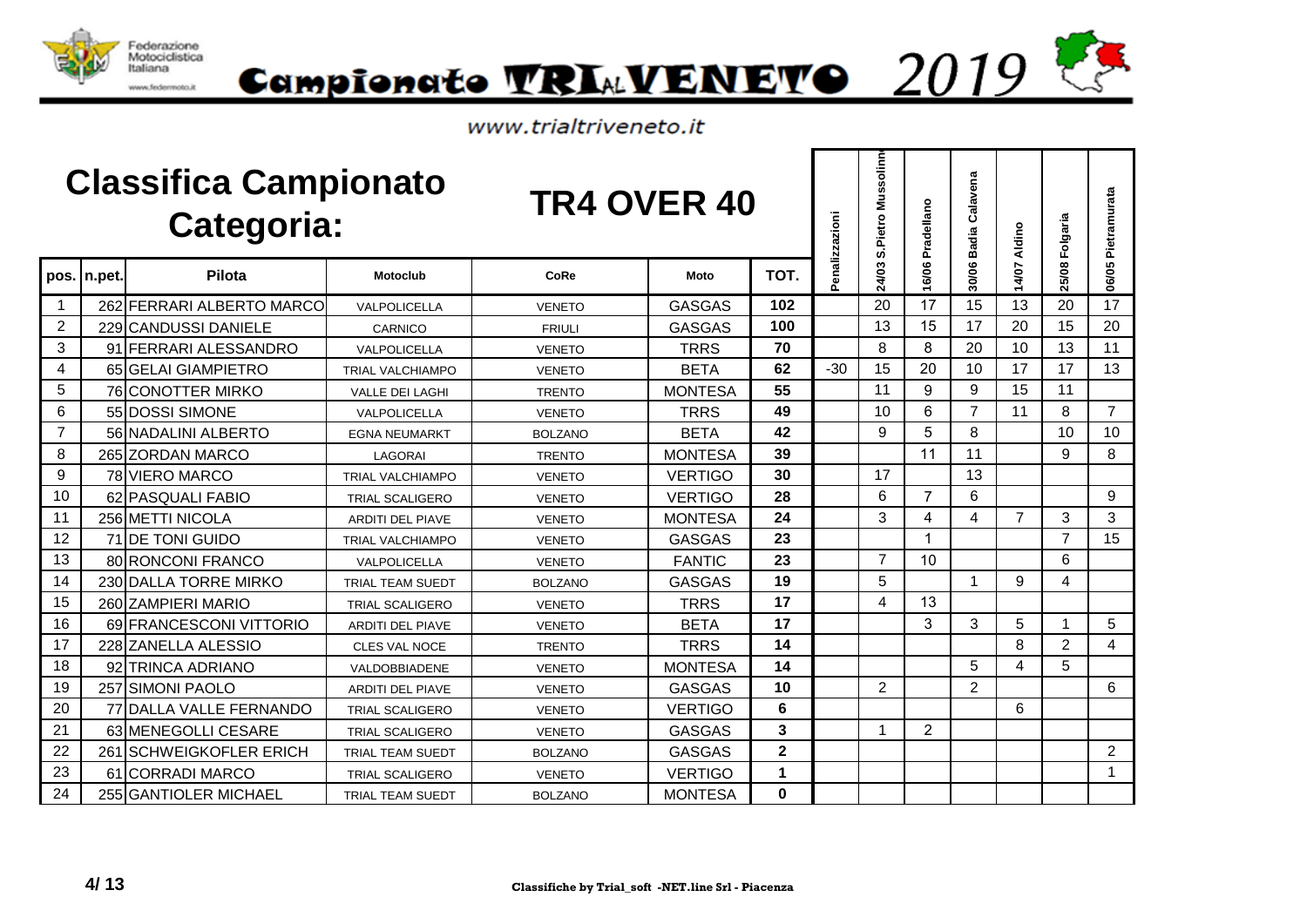



|                |              | <b>Classifica Campionato</b><br>Categoria: |                         | <b>TR5 EXPERT</b> |                |                | enalizzazioni | S.Pietro Mussolinn | 16/06 Pradellano | Calavena<br><b>Badia</b> | 14/07 Aldino   | 25/08 Folgaria | 06/05 Pietramurata |
|----------------|--------------|--------------------------------------------|-------------------------|-------------------|----------------|----------------|---------------|--------------------|------------------|--------------------------|----------------|----------------|--------------------|
|                | pos. In.pet. | Pilota                                     | <b>Motoclub</b>         | CoRe              | Moto           | TOT.           | ő.            | 24/03              |                  | 30/06                    |                |                |                    |
| 1              |              | 358 BORTOLI GILBERTO                       | <b>MC DEL GARDA EZI</b> | <b>TRENTO</b>     | MONTESA        | 106            |               | 20                 | 20               | 17                       | 20             | 9              | 20                 |
| $\overline{2}$ |              | 357 RIGHETTO GIUSEPPE                      | <b>TRIAL SCALIGERO</b>  | <b>VENETO</b>     | <b>BETA</b>    | 89             |               | 15                 | 15               | 10                       | 17             | 15             | 17                 |
| 3              |              | 350 MAMBRINI FABIO                         | <b>TRIAL SCALIGERO</b>  | <b>VENETO</b>     | <b>BETA</b>    | 78             |               | 13                 | 17               | 20                       |                | 17             | 11                 |
| 4              |              | 349 BEDIN PAOLO                            | <b>ARDITI DEL PIAVE</b> | <b>VENETO</b>     | <b>SHERCO</b>  | 70             |               | 10                 | 10               | 6                        | 15             | 20             | $\boldsymbol{9}$   |
| 5              | 351          | <b>ZANETTI ANGELO</b>                      | <b>ARDITI DEL PIAVE</b> | <b>VENETO</b>     | <b>BETA</b>    | 61             |               | $\overline{7}$     | 13               | 9                        | 13             | 6              | 13                 |
| 6              |              | 356 ECCHER GIORGIO                         | <b>EGNA NEUMARKT</b>    | <b>BOLZANO</b>    | GASGAS         | 58             |               | 6                  | 9                | 15                       | 10             | 11             | $\overline{7}$     |
| $\overline{7}$ |              | 348 TORMENA GIACOMO                        | <b>ARDITI DEL PIAVE</b> | <b>VENETO</b>     | <b>VERTIGO</b> | 48             |               | 17                 | $\overline{7}$   |                          | 5              | 13             | 6                  |
| 8              |              | 353 SALVETTI ALESSANDRO                    | VALPOLICELLA            | <b>VENETO</b>     | <b>GASGAS</b>  | 42             |               | 5                  | 8                | 13                       |                | 8              | 8                  |
| 9              |              | 343 THALER FABIAN                          | <b>TRIAL TEAM SUEDT</b> | <b>BOLZANO</b>    | <b>GASGAS</b>  | 28             |               | 11                 |                  |                          | 9              | 3              | 5                  |
| 10             |              | 347 RAVAZZOLO UMBERTO                      | <b>ARDITI DEL PIAVE</b> | <b>VENETO</b>     | <b>GASGAS</b>  | 28             |               |                    | 5                | 5                        | 4              | 4              | 10 <sup>1</sup>    |
| 11             |              | 342 FRANZELIN FELIX                        | <b>TRIAL TEAM SUEDT</b> | <b>BOLZANO</b>    | <b>SHERCO</b>  | 22             |               | $\overline{2}$     | 4                | 8                        | $\overline{7}$ |                |                    |
| 12             |              | 354 FERRARI STEFANO                        | VALPOLICELLA            | <b>VENETO</b>     | <b>TRRS</b>    | 15             | $-30$         | 9                  |                  | 11                       |                | 10             | 15                 |
| 13             |              | 344 THALER HERMANN                         | <b>TRIAL TEAM SUEDT</b> | <b>BOLZANO</b>    | <b>SHERCO</b>  | 15             |               | 1                  | 3                |                          | 6              | 2              | 3                  |
| 14             |              | 363 TRENTINI UMBERTO                       | <b>MC DEL GARDA EZI</b> | <b>TRENTO</b>     | <b>MONTESA</b> | 13             |               |                    |                  |                          | 8              | 5              |                    |
| 15             |              | 346 VISINTAINER ALESSIO                    | LAGORAI                 | <b>TRENTO</b>     | <b>MONTESA</b> | 11             |               | 3                  | 1                | 4                        | 3              |                |                    |
| 16             |              | 355 MOSCON FABIO                           | <b>EGNA NEUMARKT</b>    | <b>BOLZANO</b>    | <b>GASGAS</b>  | 9              | $-30$         | 8                  | 11               | $\overline{7}$           | 11             |                | $\overline{2}$     |
| 17             |              | 352 SACCANI PIETRO                         | <b>VALPOLICELLA</b>     | <b>VENETO</b>     | <b>MONTESA</b> | $\overline{7}$ |               | $\overline{4}$     | 2                |                          |                |                |                    |
| 18             |              | 339 GAFRILLER FRANZ EDUARD                 | <b>TRIAL TEAM SUEDT</b> | <b>BOLZANO</b>    | <b>MONTESA</b> | 5              |               |                    |                  | 3                        | 1              |                | 1                  |
| 19             |              | 360 DAUM JOHANNES                          | <b>TRIAL TEAM SUEDT</b> | <b>BOLZANO</b>    | <b>GASGAS</b>  | $\mathbf 2$    |               |                    |                  |                          | $\overline{2}$ |                |                    |
| 20             |              | 341 NADALINI EMILY                         | <b>EGNA NEUMARKT</b>    | <b>BOLZANO</b>    | <b>BETA</b>    | $\mathbf 2$    |               |                    |                  | 2                        |                |                |                    |
| 21             |              | 362 VALE GABRIELE                          | CARNICO                 | <b>FRIULI</b>     | <b>GASGAS</b>  | $-17$          | $-30$         |                    | 6                |                          |                | $\overline{7}$ |                    |
| 22             |              | 359 COMAI CRISTIAN                         | <b>MC DEL GARDA EZI</b> | <b>TRENTO</b>     | <b>BETA</b>    | $-26$          | $-30$         |                    |                  |                          |                |                | 4                  |
| 23             |              | 361 PERON STEFANO                          | <b>TRIAL VALCHIAMPO</b> | <b>VENETO</b>     | <b>MONTESA</b> | 0              |               |                    |                  |                          |                |                |                    |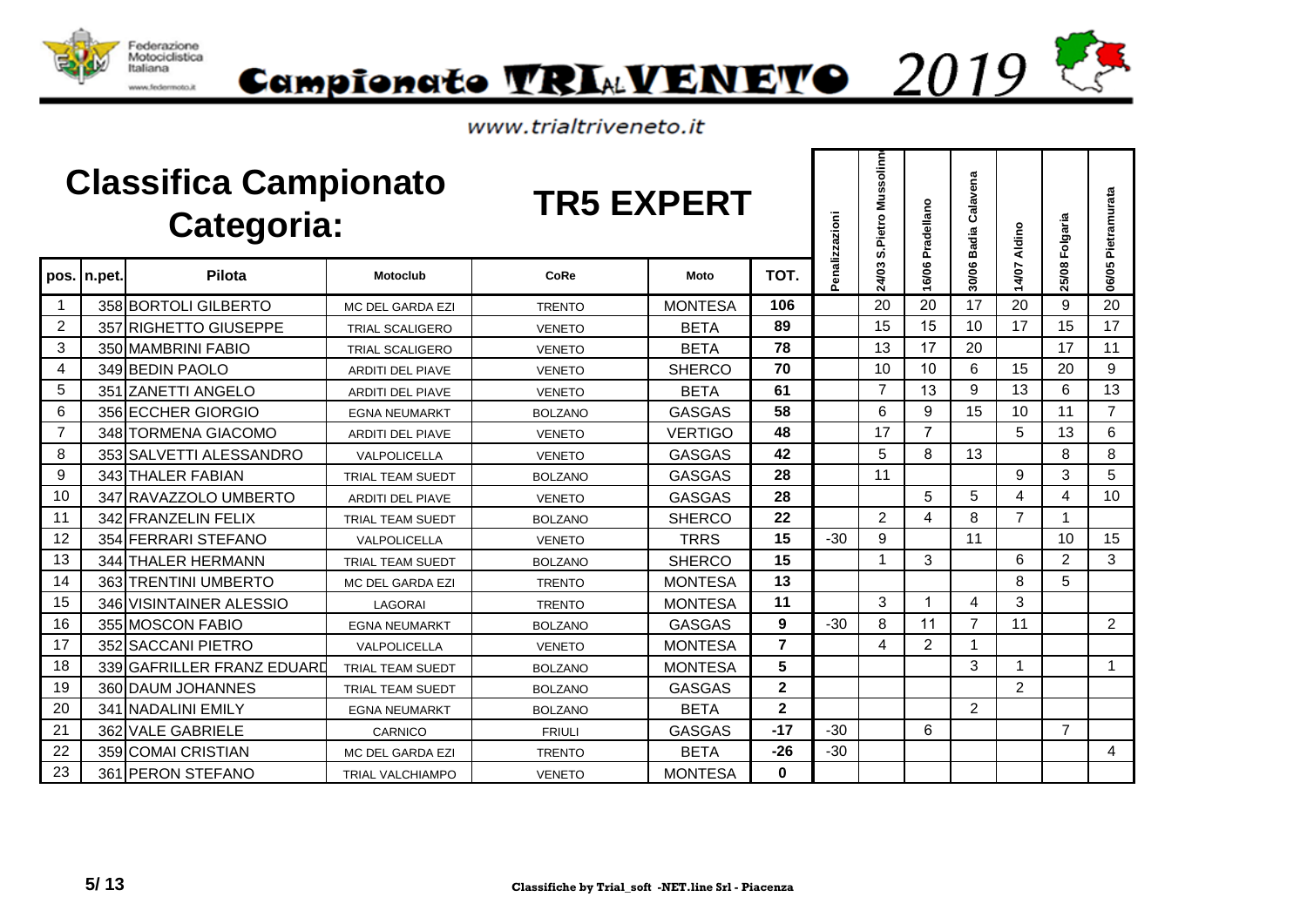



www.trialtriveneto.it

|                |             | <b>Classifica Campionato</b><br><b>Categoria:</b> |                         | TR5            |                |      | azioni        | ≔<br>Σ<br>൨<br>w | ဥ<br>della<br>՟ | g<br>≃ | Aldino    | aria<br>흥<br>Lī. | ata<br>ä |
|----------------|-------------|---------------------------------------------------|-------------------------|----------------|----------------|------|---------------|------------------|-----------------|--------|-----------|------------------|----------|
|                | pos. n.pet. | Pilota                                            | <b>Motoclub</b>         | CoRe           | Moto           | TOT. | enalizz<br>Δ. | 4/03<br>Ñ        | 16/06           | 30/06  | 4/07<br>÷ | 5/08<br>Ñ        | 06/05    |
|                |             | 174 ZENI FRANCESCO                                | VALPOLICELLA            | <b>VENETO</b>  | <b>BETA</b>    | 114  |               | 20               | 17              | 17     | 20        | 20               | 20       |
| $\overline{2}$ |             | 239 CAILE MIRCO                                   | <b>TRIAL VALCHIAMPO</b> | <b>VENETO</b>  | <b>GASGAS</b>  | 94   |               | 15               | 15              | 15     | 15        | 17               | 17       |
| $\mathbf{3}$   |             | 236 MATTIVI CRISTIAN                              | TRIAL TEAM SUEDT        | <b>BOLZANO</b> | <b>GASGAS</b>  | 74   |               | 17               | 20              | 20     | 17        |                  |          |
| $\overline{4}$ |             | 287 RONCHER ROBERTO                               | <b>VALLE DEI LAGHI</b>  | <b>TRENTO</b>  | <b>SHERCO</b>  | 80   |               | 13               | 13              | 13     | 13        | 15               | 13       |
| 5              |             | 361 PERON STEFANO                                 | <b>TRIAL VALCHIAMPO</b> | <b>VENETO</b>  | <b>MONTESA</b> | 15   |               |                  |                 |        |           |                  | 15       |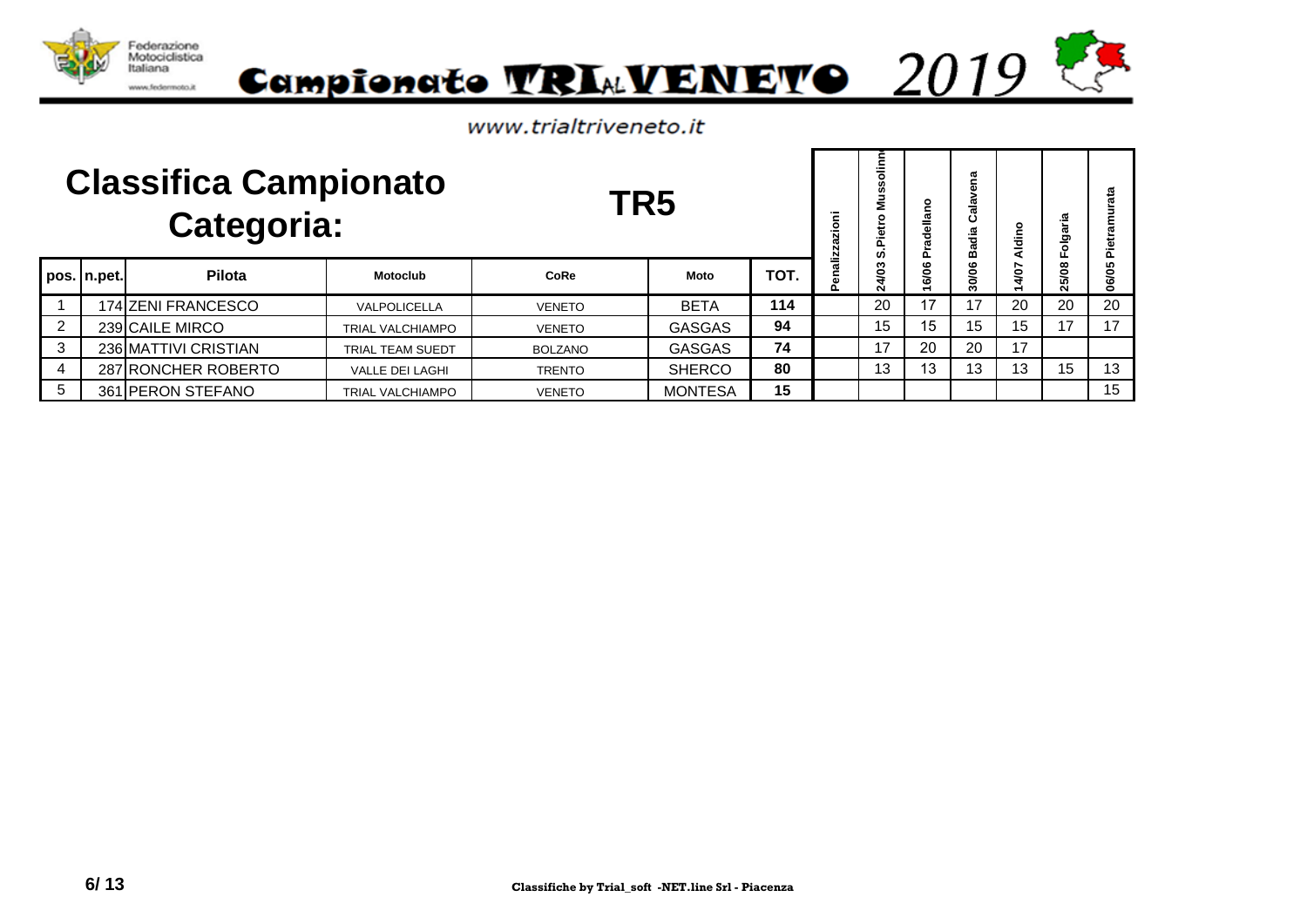



|                |             | <b>Classifica Campionato</b><br><b>Categoria:</b> |                         | <b>TR5 OVER 40</b> |                |      | enalizzazioni | olinn<br>ø.<br>n<br>Ë<br>$\circ$<br>Pietro<br>ທ່ | adellano<br>՟ | Calavena<br>Badia | Aldino         | aria<br>Folgo                | Pietramurata   |
|----------------|-------------|---------------------------------------------------|-------------------------|--------------------|----------------|------|---------------|--------------------------------------------------|---------------|-------------------|----------------|------------------------------|----------------|
|                | pos. n.pet. | <b>Pilota</b>                                     | <b>Motoclub</b>         | CoRe               | Moto           | TOT. |               | 24/03                                            | 6/06          | 30/06             | 4/07           | 5/08<br>$\tilde{\mathbf{N}}$ | 06/05          |
|                |             | 175 MURARO CLAUDIO                                | <b>EGNA NEUMARKT</b>    | <b>BOLZANO</b>     | <b>GASGAS</b>  | 104  |               | 20                                               | 17            | 17                | 15             | 20                           | 15             |
| $\overline{2}$ |             | 139 OBERBURGER ROBERTO                            | <b>VALLE DEI LAGHI</b>  | <b>TRENTO</b>      | <b>BETA</b>    | 95   |               | 17                                               | 11            | 10                | 20             | 17                           | 20             |
| 3              |             | 132 GIRELLI TIZIANO                               | <b>TRIAL SCALIGERO</b>  | <b>VENETO</b>      | <b>VERTIGO</b> | 88   |               | 13                                               | 20            | 15                | 17             | 13                           | 10             |
| 4              |             | 154 IPAVEZ ROBERTO                                | <b>MORENA - UDINE</b>   | <b>FRIULI</b>      | <b>BETA</b>    | 74   |               | 15                                               | 13            | 11                | 9              | 15                           | 11             |
| 5              |             | 231 POZZA LUCA                                    | <b>EGNA NEUMARKT</b>    | <b>BOLZANO</b>     | <b>GASGAS</b>  | 72   |               |                                                  | 15            | 20                | 13             | 11                           | 13             |
| 6              |             | 238 MODENA GIULIANO                               | <b>VALLE DEI LAGHI</b>  | <b>TRENTO</b>      | <b>GASGAS</b>  | 63   |               | 9                                                | 9             | 9                 | 10             | 9                            | 17             |
| $\overline{7}$ |             | 112 DALLA VECCHIA GIORGIO                         | <b>EGNA NEUMARKT</b>    | <b>BOLZANO</b>     | <b>TRRS</b>    | 49   |               | 8                                                | 10            | 6                 | 8              | 10 <sup>°</sup>              | $\overline{7}$ |
| 8              |             | 133 VIGNOLA VINCENZO                              | <b>TRIAL SCALIGERO</b>  | <b>VENETO</b>      | <b>MONTESA</b> | 43   |               | 10                                               |               | 13                | 11             |                              | 9              |
| 9              |             | 118 FORADORI GIULIO                               | LAGORAI                 | <b>TRENTO</b>      | <b>MONTESA</b> | 35   |               | $\overline{7}$                                   |               | 8                 | $\overline{ }$ |                              | 6              |
| 10             |             | 104 GEISER FRANZ                                  | TRIAL TEAM SUEDT        | <b>BOLZANO</b>     | <b>SHERCO</b>  | 35   |               | 6                                                |               | 7                 | 6              | 8                            | 8              |
| 11             |             | 170 ZULIANI LUIGI                                 | <b>HARD TRACKS</b>      | <b>FRIULI</b>      | <b>SWM</b>     | 18   |               |                                                  | 7             |                   | 5              | 6                            |                |
| 12             |             | 178 ESPEN PAOLO                                   | <b>TRIAL SCALIGERO</b>  | <b>VENETO</b>      | <b>MONTESA</b> | 11   |               | 11                                               |               |                   |                |                              |                |
| 13             |             | 123 GAFRILLER FRANZ EDUARD                        | <b>TRIAL TEAM SUEDT</b> | <b>BOLZANO</b>     | <b>MONTESA</b> | 8    |               |                                                  | 8             |                   |                |                              |                |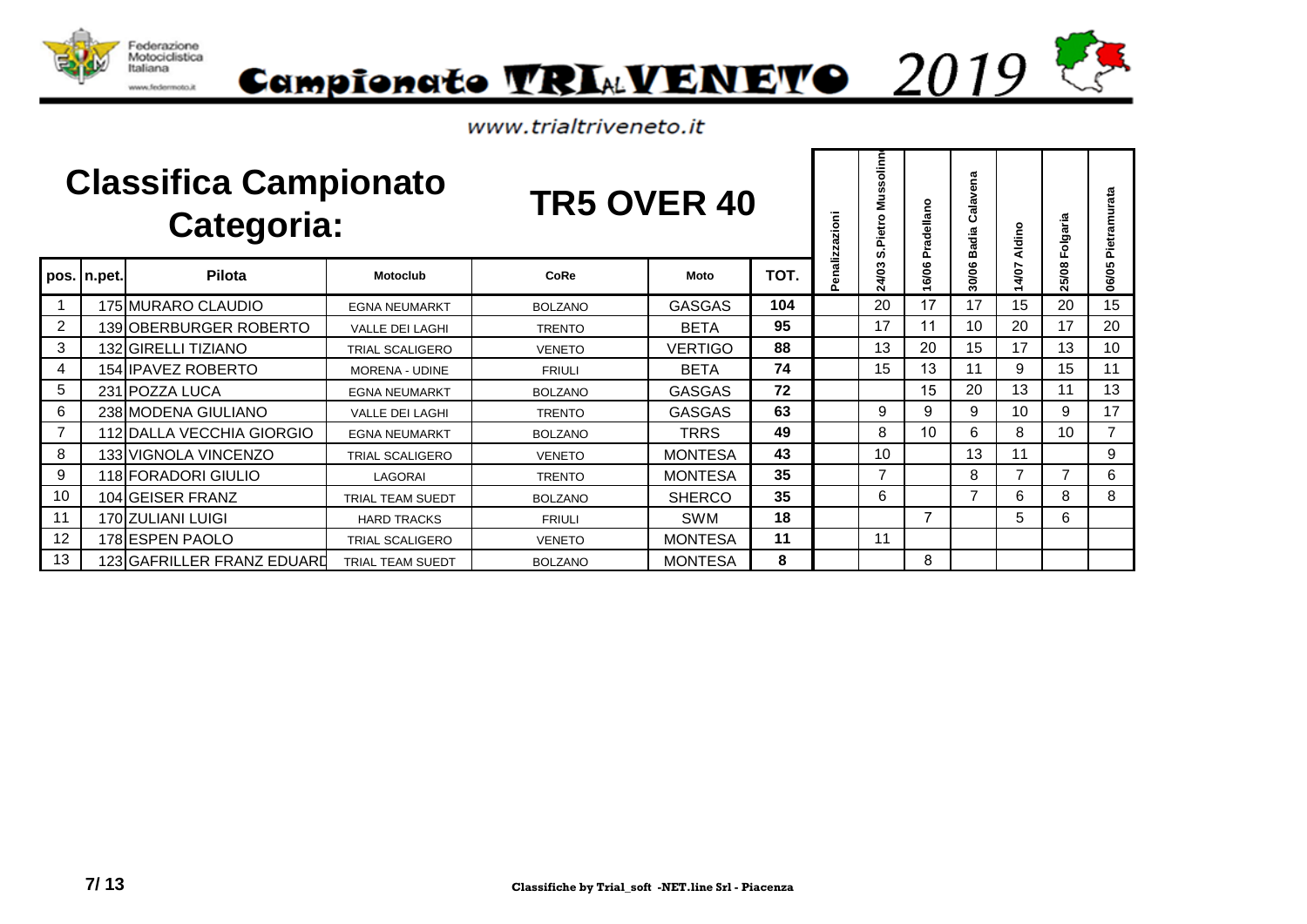



|              |             | <b>Classifica Campionato</b><br><b>Categoria:</b> |                        | <b>VINTAGE</b> |                |      | azioni       | olinn<br>s<br>ź<br>٥<br>붑<br>ŕĒ<br>ທ່ | ellano<br>ਟੂ<br>ò | ena<br>Cala<br>Badia | Aldino | Folgaria | Pietramurata |
|--------------|-------------|---------------------------------------------------|------------------------|----------------|----------------|------|--------------|---------------------------------------|-------------------|----------------------|--------|----------|--------------|
|              | pos. n.pet. | Pilota                                            | <b>Motoclub</b>        | CoRe           | Moto           | TOT. | enalizz<br>n | ω<br>24/0                             | 6/06              | 30/06                | 4/07   | 25/08    | 06/05        |
|              |             | 338 ZAMBARDA MATTIA                               | <b>VALLE DEI LAGHI</b> | <b>TRENTO</b>  | SWM            | 112  |              | 15                                    | 17                | 20                   | 20     | 20       | 20           |
| 2            |             | 331 ALBERTI UGO                                   | <b>EGNA NEUMARKT</b>   | <b>BOLZANO</b> | <b>SWM</b>     | 91   |              | 20                                    | 20                |                      | 17     | 17       | 17           |
| $\mathbf{3}$ |             | 340 ESPEN PAOLO                                   | TRIAL SCALIGERO        | <b>VENETO</b>  | <b>MONTESA</b> | 65   |              |                                       | 13                | 17                   | 11     | 13       | 11           |
| 4            |             | 336 ANASTASI VAVVESSI FABIO                       | <b>EGNA NEUMARKT</b>   | <b>BOLZANO</b> | <b>GARELLI</b> | 52   |              | 13                                    |                   |                      | 15     | 11       | 13           |
| 5            |             | 335 DOTTI PAOLO                                   | <b>EGNA NEUMARKT</b>   | <b>BOLZANO</b> | <b>GARELLI</b> | 48   |              | 11                                    |                   | 13                   |        | 15       | 9            |
| 6            |             | 337 ZERBATO ALESSANDRO                            | TRIAL VALCHIAMPO       | <b>VENETO</b>  | <b>FANTIC</b>  | 47   |              | 9                                     | 15                | 15                   |        |          | 8            |
|              |             | 333 GIORDANO GIORGIO                              | <b>EGNA NEUMARKT</b>   | <b>BOLZANO</b> | <b>FANTIC</b>  | 42   |              | 8                                     | 11                |                      | 13     |          | 10           |
| 8            |             | 334 CIGALOTTI ALAN                                | <b>EGNA NEUMARKT</b>   | <b>BOLZANO</b> | <b>FANTIC</b>  | 25   |              | 10                                    |                   |                      |        |          | 15           |
| 9            |             | 332 FONTANOT MARINO                               | <b>TRIESTE</b>         | <b>FRIULI</b>  | <b>BETA</b>    | 17   |              | 17                                    |                   |                      |        |          |              |
| 10           |             | 339 ZULIANI LUIGI                                 | <b>HARD TRACKS</b>     | <b>FRIULI</b>  | <b>SWM</b>     | 7    |              | 7                                     |                   |                      |        |          |              |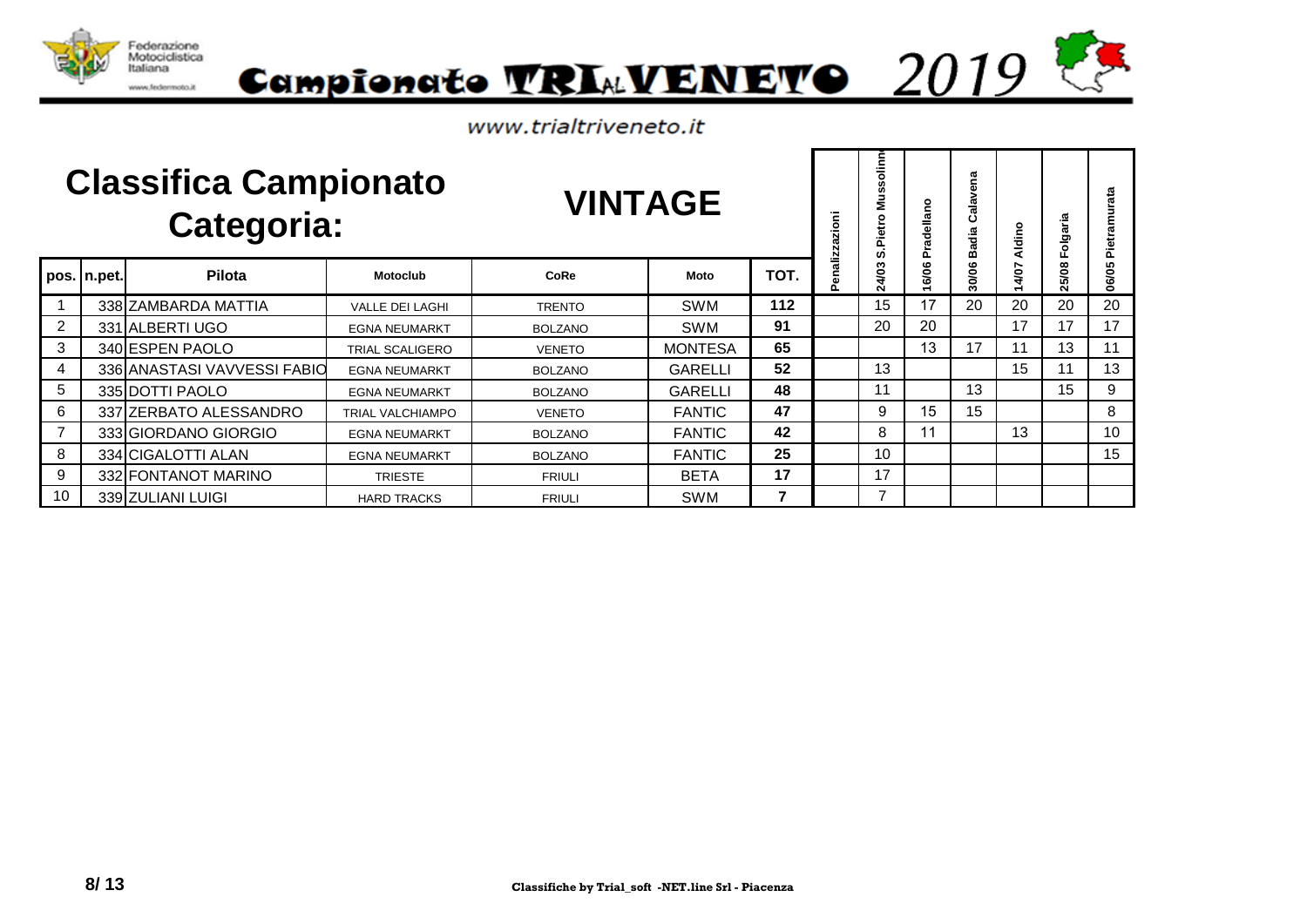

|   |             | <b>Classifica Campionato</b><br>Categoria: |                | <b>MINITRIAL A</b> |                |      | ≔<br>ō | ۰<br>m<br>m<br>o<br>ഗ | ൨           | œ<br>œ<br>.<br>ಹ<br>mõ | o<br>Aldin   | .≌<br>ත<br>ठ          |    |
|---|-------------|--------------------------------------------|----------------|--------------------|----------------|------|--------|-----------------------|-------------|------------------------|--------------|-----------------------|----|
|   | pos. n.pet. | Pilota                                     | Motoclub       | <b>CoRe</b>        | Moto           | TOT. |        | ຕ<br>٥                | ဖ<br>২<br>ဖ | ۰<br>g<br>ౚ            | ∼<br>Š<br>ਚੰ | $\infty$<br>ءِ<br>స్ట | 0  |
|   |             | 219 CRAIGHERO LUCA                         | <b>CARNICO</b> | <b>FRIULI</b>      | <b>TRRS</b>    | 100  |        | 20                    | 20          | 20                     | 20           |                       | 20 |
| 2 |             | 202 AGOSTINIS GABRIELE                     | <b>CARNICO</b> | <b>FRIULI</b>      | <b>VERTIGO</b> | 17   |        |                       |             |                        |              |                       | 17 |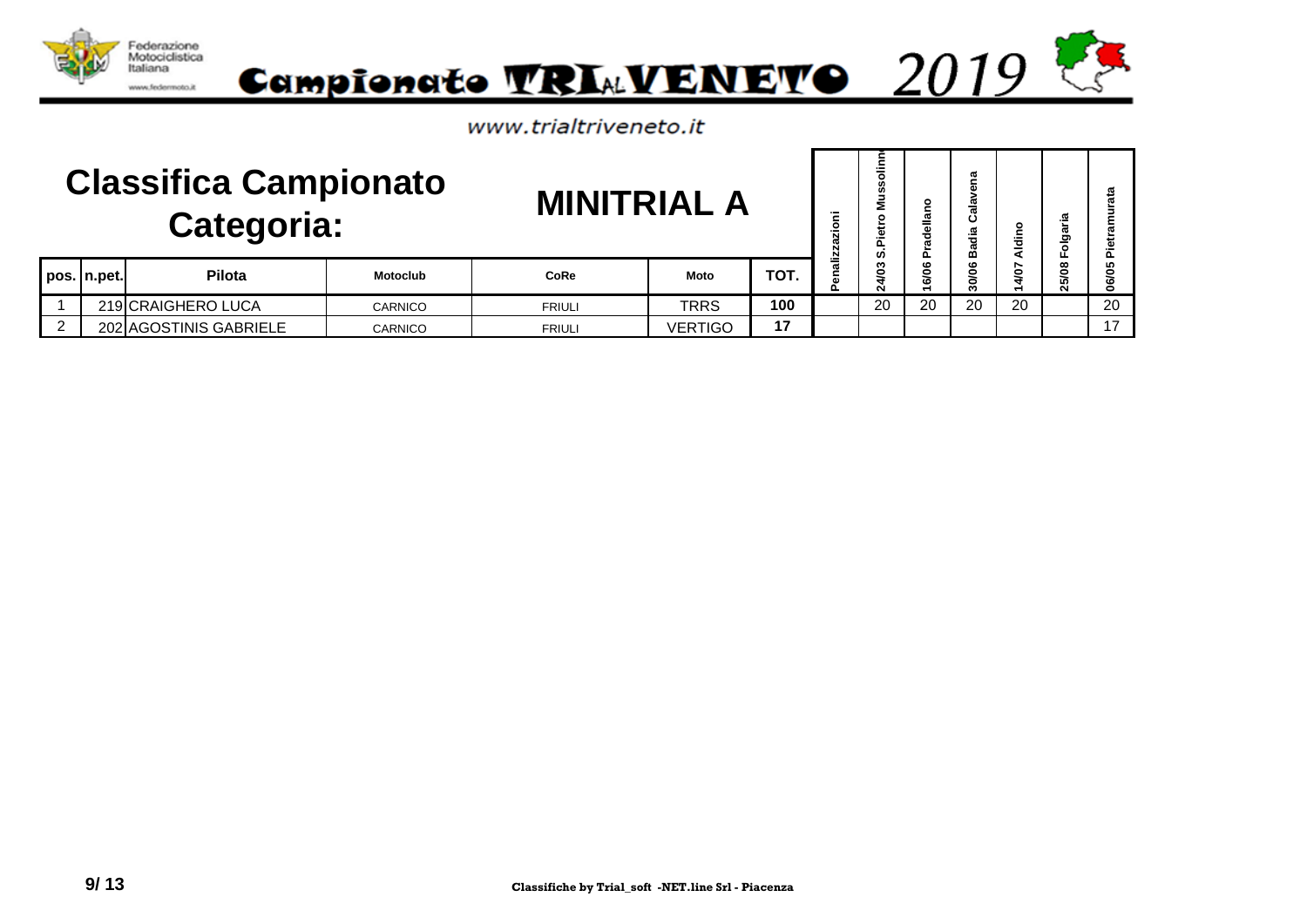



|                |             | <b>Classifica Campionato</b><br><b>Categoria:</b> |                  | <b>MINITRIAL B</b> |                |      | azioni       | ≘<br>ź<br>ဖာ   | ဥ<br>dellar<br>՟ | ത<br>Ω.<br>m | Aldino    | aria<br>흥<br>Lī. | ata<br>Piet |
|----------------|-------------|---------------------------------------------------|------------------|--------------------|----------------|------|--------------|----------------|------------------|--------------|-----------|------------------|-------------|
|                | pos. n.pet. | Pilota                                            | <b>Motoclub</b>  | CoRe               | Moto           | TOT. | enalizz<br>൨ | <b>SO</b><br>Ñ | 16/06            | 30/06        | 4/07<br>÷ | 25/08            | 06/05       |
|                |             | 269 AGOSTINIS GABRIELE                            | CARNICO          | <b>FRIULI</b>      | <b>VERTIGO</b> | 100  |              | 20             | 20               | 20           | 20        | 20               |             |
| $\overline{2}$ |             | 79 ZANDONA` ALEX                                  | LESSINIA         | <b>VENETO</b>      | <b>BETA</b>    | 85   |              | 17             | 17               | 17           | 17        |                  | 17          |
| $\mathbf{3}$   |             | 270 THALER LUKAS                                  | TRIAL TEAM SUEDT | <b>BOLZANO</b>     | <b>GASGAS</b>  | 77   |              |                | 15               | 15           | 15        | 17               | 15          |
| $\overline{4}$ |             | 266 GEISER FABIAN                                 | TRIAL TEAM SUEDT | <b>BOLZANO</b>     | <b>GASGAS</b>  | 72   |              |                | 13               | 13           | 13        | 13               | 20          |
| 5              |             | 268 CAO FILIPPO                                   | EFFETTOTRIAL     | <b>VENETO</b>      | <b>BETA</b>    | 52   |              | 15             |                  |              |           | 15               |             |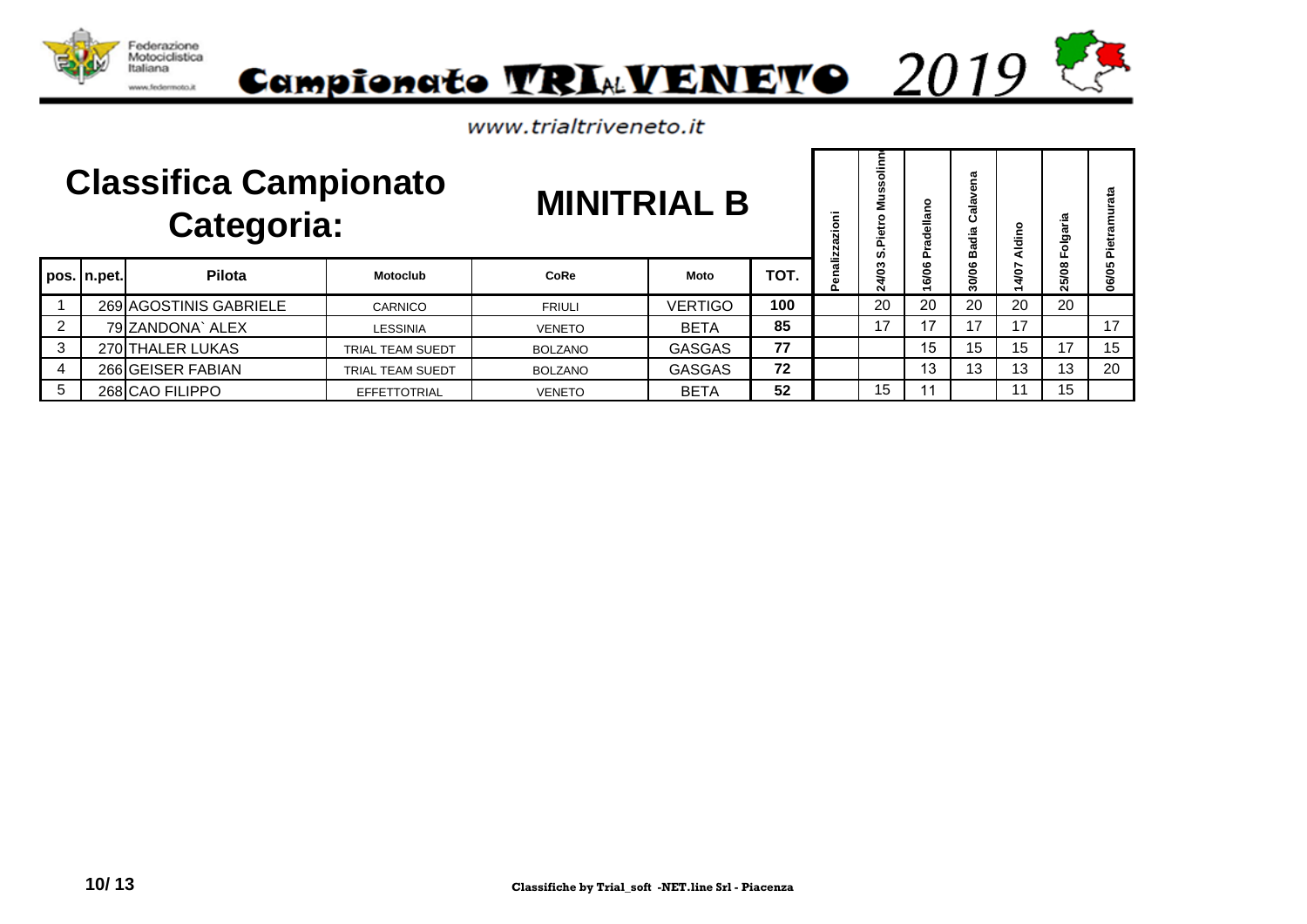



|                |             | <b>Classifica Campionato</b><br>Categoria: |                         | <b>MINITRIAL C</b> |               |      | enalizzazioni | olinn<br>ñ<br>Ŵ<br>Š<br>٥<br>Pietro<br>ທ່ | Pradellano | Calavena<br>Badia | Aldino         | Folgaria | Pietramurata |
|----------------|-------------|--------------------------------------------|-------------------------|--------------------|---------------|------|---------------|-------------------------------------------|------------|-------------------|----------------|----------|--------------|
|                | pos. n.pet. | Pilota                                     | <b>Motoclub</b>         | CoRe               | Moto          | TOT. | ñ.            | 24/03                                     | 6/06       | 30/06             | 4/07           | 25/08    | 06/05        |
|                |             | 166 SEMBENINI PIETRO                       | MC DEL GARDA EZI        | <b>TRENTO</b>      | <b>BETA</b>   | 111  |               | 17                                        | 17         | 20                | 17             | 20       | 20           |
| $\overline{2}$ |             | 158 TURCO MARCO                            | <b>G.S.FIAMME ORO M</b> | <b>VENETO</b>      | <b>GASGAS</b> | 111  |               | 20                                        | 20         | 17                | 20             | 17       | 17           |
| 3              |             | 234 FRUSCALZO GIULIO                       | <b>ARDITI DEL PIAVE</b> | <b>VENETO</b>      | <b>BETA</b>   | 86   |               | 15                                        | 11         | 15                | 15             | 15       | 15           |
| $\overline{4}$ |             | 294 MESSNER MARIAN                         | <b>TRIAL TEAM SUEDT</b> | <b>BOLZANO</b>     | <b>GASGAS</b> | 65   |               | 13                                        | 13         | 10                | 10             | 9        | 10           |
| 5              |             | 297 GOMMA DIEGO                            | <b>G.S.FIAMME ORO M</b> |                    | <b>BETA</b>   | 56   |               | 6                                         |            | 11                | 13             | 13       | 13           |
| 6              |             | 237 LAIMER MARC                            | <b>TRIAL TEAM SUEDT</b> | <b>BOLZANO</b>     | <b>BETA</b>   | 56   |               | 5                                         | 10         | 13                | 9              | 8        | 11           |
| $\overline{7}$ |             | 292 RAUCH ALEX                             | <b>TRIAL TEAM SUEDT</b> | <b>BOLZANO</b>     | <b>GASGAS</b> | 50   |               | 9                                         | 15         |                   | $\overline{7}$ | 10       | 9            |
| 8              |             | 281 KERSCHBAUMER GREGOR                    | <b>TRIAL TEAM SUEDT</b> | <b>BOLZANO</b>     | <b>SHERCO</b> | 42   |               | 3                                         |            | 9                 | 8              |          | 8            |
| 9              |             | 282 HERBST JÖRG                            | <b>TRIAL TEAM SUEDT</b> | <b>BOLZANO</b>     | <b>GASGAS</b> | 38   |               | 8                                         | 8          |                   | 11             | 11       |              |
| 10             |             | 296 MAZZUCCO TOMMASO                       | <b>EFFETTOTRIAL</b>     | <b>VENETO</b>      | <b>BETA</b>   | 27   |               | 4                                         | 9          | 8                 | 6              |          |              |
| 11             |             | 290 HERBST THEO                            | <b>TRIAL TEAM SUEDT</b> | <b>BOLZANO</b>     | <b>GASGAS</b> | 19   |               | 7                                         | 6          |                   |                | 6        |              |
| 12             |             | 293 GEISER FABIAN                          | <b>TRIAL TEAM SUEDT</b> | <b>BOLZANO</b>     | <b>GASGAS</b> | 11   |               | 11                                        |            |                   |                |          |              |
| 13             |             | 240 TREU GIULIETTA                         | CARNICO                 | <b>FRIULI</b>      | <b>GASGAS</b> | 10   |               | 10                                        |            |                   |                |          |              |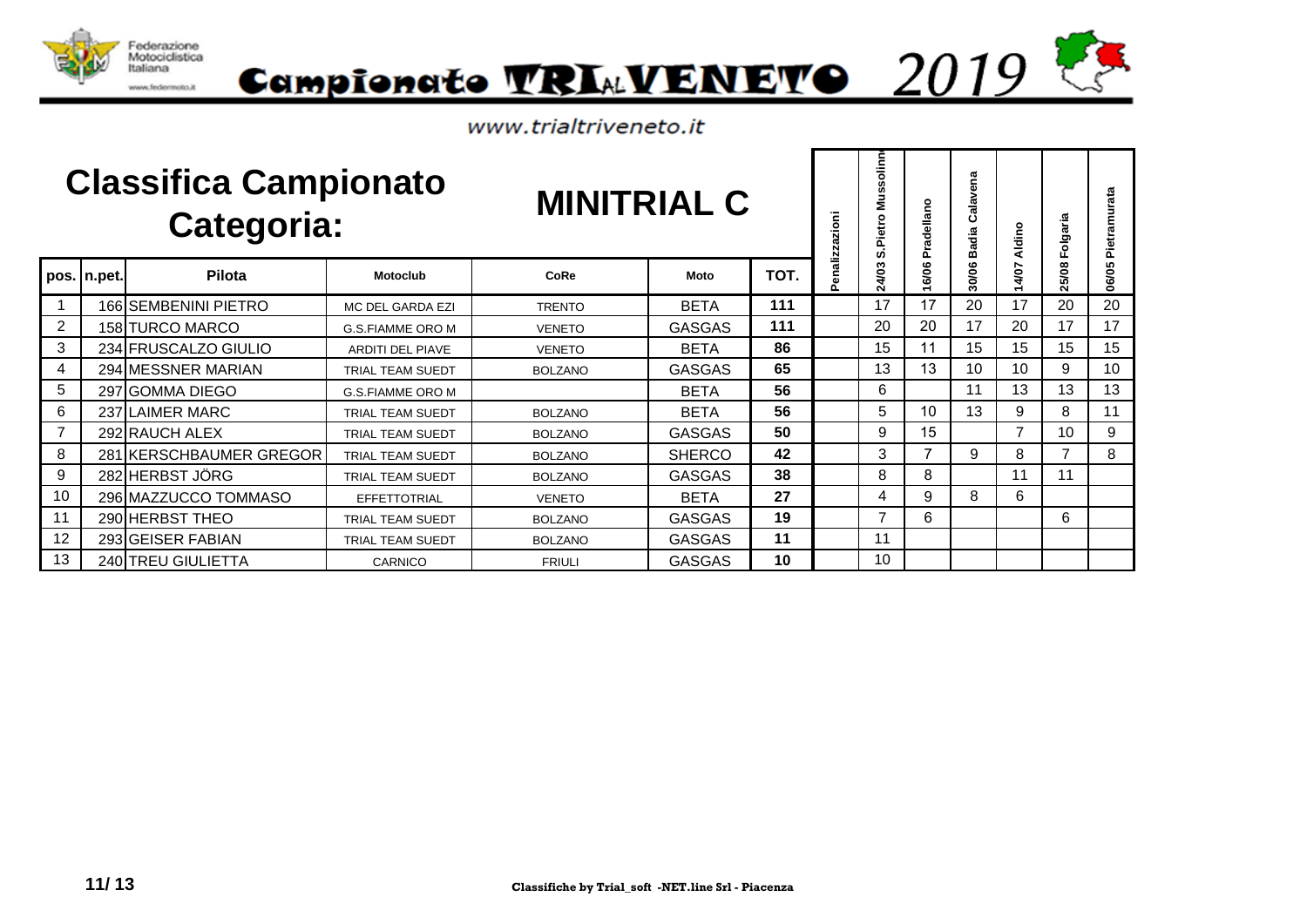

|   | <b>Classifica Campionato</b><br>Categoria:<br>Pilota<br><b>Motoclub</b><br>pos.   n.pet. |                   |                        | <b>MINITRIAL D</b> |             |      | ≂<br>zion<br>≞ | ഗ  | ellə<br>Đ   | ത<br>ω<br>≂.<br>ᢐ      | $\circ$<br><b>Aldin</b> | Ω.<br>ಕ<br>Folg  |        |
|---|------------------------------------------------------------------------------------------|-------------------|------------------------|--------------------|-------------|------|----------------|----|-------------|------------------------|-------------------------|------------------|--------|
|   |                                                                                          |                   |                        | <b>CoRe</b>        | <b>Moto</b> | TOT. |                | 0  | ဖ<br>২<br>ဖ | $\mathbf{c}$<br>ຂ<br>Ó | <b>SQ</b><br>₹          | $\infty$<br>25/0 | ທ<br>0 |
|   |                                                                                          | 252 CHISTE` NICOL | <b>VALLE DEI LAGHI</b> | <b>TRENTO</b>      | <b>BETA</b> | 80   |                |    | 20          |                        | 20                      | 20               | 20     |
| 2 |                                                                                          | 250 PICHLER LAIA  | TRIAL TEAM SUEDT       | <b>BOLZANO</b>     | <b>OSET</b> | 20   |                | 20 |             |                        |                         |                  |        |